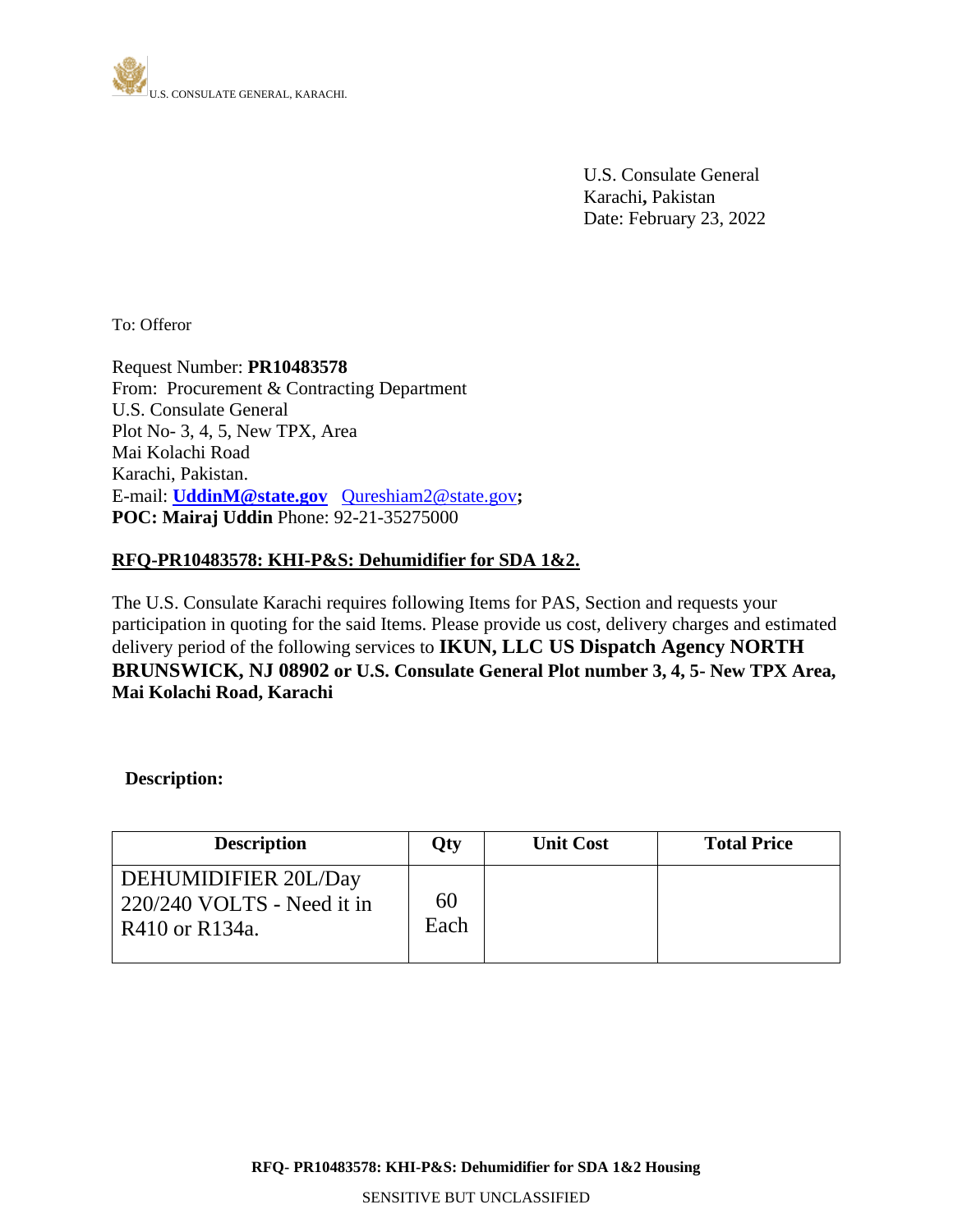

# **Prices:**

Please quote a delivered price (single price for all locations inclusive of loading, transportation, unloading for U.S. Consulate Karachi.

Your prices shall be duty/tax free. U.S. Consulate will neither deduct nor pay any tax for this supply.

## **Inspection & Acceptance:**

A Government representative will inspect the products delivered to determine the quality and acceptability. Substandard products shall be returned at vendor's expense.

#### **Warranty:**

The offered equipment shall be covered under the standard warrant provision of the manufacturer.

## **Payment Terms:**

Payment will be made within 30 days through Electronic Funds Transfer (EFT) upon complete delivery to the US Consulate General, Karachi and submission of legitimate invoice to Financial Section after delivery, and submission of receipt.

## **SUBMISSION OF INVOICE:**

Each invoice shall include vendor invoice number, purchase order/contract number, date issued, brief description of supplies/services provided, quantities, unit and total price, and signed by the signing authority.

Invoices must be routed to:

- 1. One original invoice in pdf format to the Financial Management Center to :
- 2. Karachi, FMC Invoices [KarachiFMCInvoices@state.gov](mailto:KarachiFMCInvoices@state.gov) (for sending invoice-in PDF format)
- 3. Karachi, FMC Inquiries **KarachiFMCInquiries** @state.gov (for any query related to payment)

Although email is the preferred method, invoices may also be submitted by mail (do not send electronically if you mail the invoice to the following address to avoid duplication):

Karachi Fiscal Office U.S. Consulate General Plot No- 3, 4, 5, New TPX Are Mai Kolachi Road Karachi

**RFQ- PR10483578: KHI-P&S: Dehumidifier for SDA 1&2 Housing**

SENSITIVE BUT UNCLASSIFIED